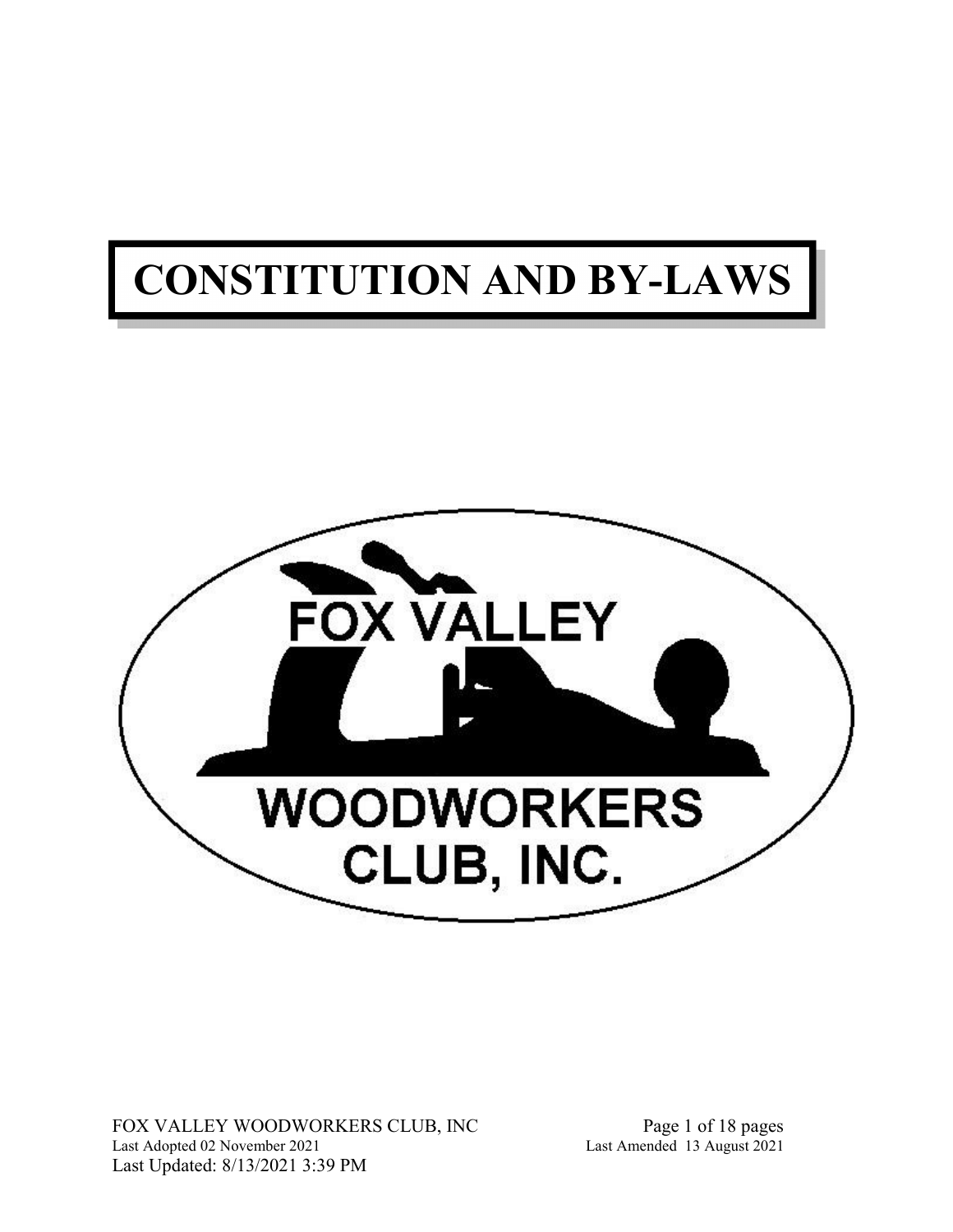# **CONSTITUTION**

#### Article I Name –

This organization shall be known as the Fox Valley Woodworkers Club, Inc. (hereinafter referred to as the Club).

#### Article II Purpose –

The purpose of the Club shall be to provide a forum through which members can express, share, and promote a common interest in woodworking.

#### Article III Activities -

The activities of the Club shall be predominately an interchange of ideas, knowledge and skills through the use of meetings, seminars, tours, speakers, classes, workshops, a newsletter, a resource center and projects.

#### Article IV Membership –

- 1) The membership of the Club shall be open to any person interested in woodworking and/or related activities who makes formal application for membership and abides by the Club's Constitution and By-Laws.
- 2) A member shall be defined by the Club By-Laws and only members in good standing may vote on Club business.
- 3) Only members in good standing may enjoy the privileges of the Club including but not limited to raffles, Special Interest Groups (SIGs), show and tell, Resource Center, workshops, shop tours and club events.

#### Article V Governance of the Club –

- 1) Board of Directors
	- a) A Board of Directors [the Board] shall be the governing body of the Club and shall consist of the Elected Officers of the Club.
	- b) Except where the Constitution or By-Laws specify otherwise, the Board of Directors shall set the agenda and conduct the legal, financial and administrative business of the Club.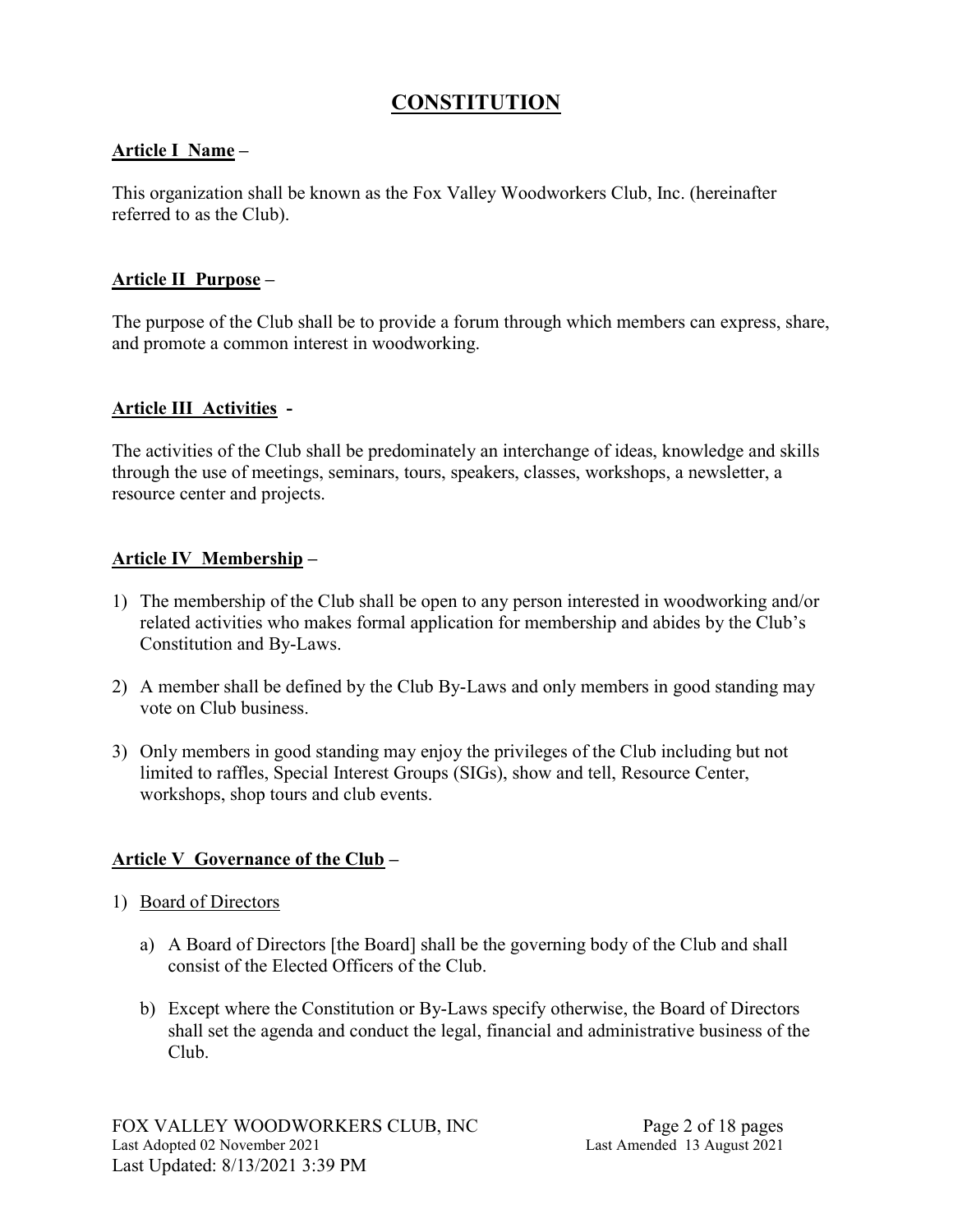- c) Any Club member may attend Board Meetings and address the Board, however, only members of the Board of Directors are privileged to vote on matters before the Board.
- 2) Offices of the Club
	- a) The Club shall have the following Elected Offices: President, Vice President, Treasurer, Secretary, Program Director, Website Director, Communications Director, Membership Director, Resource Director and Member-at-Large.
		- i) The Elected Offices of the Club shall be filled annually by election.
	- b) There shall also be an Office of Past President.
		- i) The Office of Past President shall be filled by the member who most recently held the Office of President prior to the current President.
		- ii) In the event the member designated to hold the Office of Past President is unwilling or unable to serve, the position shall be filled by the next most recent prior President willing and able to serve.
		- iii) In the event no member qualifies to fill the Office of Past President, the position shall remain vacant until a member qualifies.
	- c) The term of each Office shall be for one calendar year from January 1 to the following December 31.
	- d) No person may hold more than one Office at a time.
	- e) Each Officer must be an active member of the Club in good standing
- 3) Rules of Order
	- a) Except as otherwise specified or required by the Constitution or By Laws, Club business shall be conducted according to Roberts Rules of Order.
- 4) Committees
	- a) Permanent or temporary committees may be established to conduct the activities of the Club.

#### Article VI Meetings and Sessions –

The Club shall conduct three types of meetings and sessions: General, Board and Special. These meeting can be held in person or virtually using conferencing technology as deemed appropriate by the Board.

FOX VALLEY WOODWORKERS CLUB, INC Page 3 of 18 pages Last Adopted 02 November 2021 Last Amended 13 August 2021 Last Updated: 8/13/2021 3:39 PM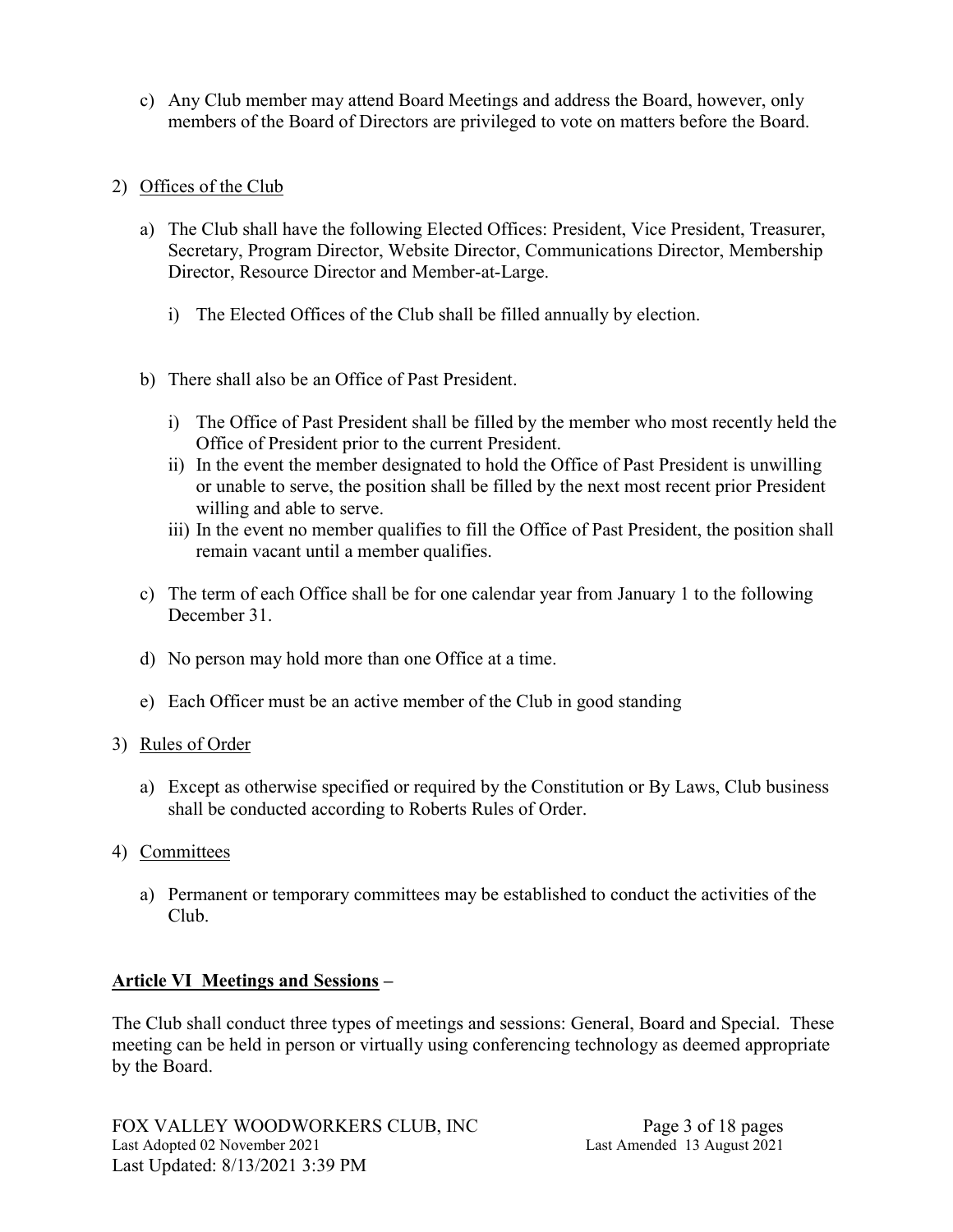#### 1) General Meetings

- a) General Meetings shall be regularly scheduled meetings of the membership for the purpose of sharing woodworking ideas, knowledge and skills.
- b) Specific Club business or elections may be conducted at General Meetings as required by the Constitution or By Laws.

# 2) Board Meetings

- a) Board Meetings shall be held regularly and/or specially scheduled meetings of the Board of Directors for the purpose of setting the agenda and conducting the legal, financial and administrative business of the Club.
- 3) Special Sessions
	- a) Special Sessions may be held for special purposes such as tours, special interest groups, workshops, seminars, projects, classes and committee meetings.

## Article VII Elections –

- 1) Elections shall be held annually at a General Meeting to fill Club offices and to vote on amendments to the Constitution or By Laws (if any shall have been proposed) and any other matter properly brought before the membership for a vote.
- 2) Only members present at the General Meeting when an election is held and those members who have submitted proper absentee ballots may vote.
	- a) Each member may cast only one vote per contest.
	- b) Absentee ballots shall be permitted only in contests in which more than one nominee is slated.
		- i) Absentee ballots must be documented and delivered in writing or electronically to the President prior to the election.
		- ii) Absentee ballots must specify the Office for which the member is casting his/her vote; the nominee the member is voting for and must be signed by the member.
- 3) Unless otherwise specified in the Constitution or By Laws, a majority of the votes cast shall decide each contest.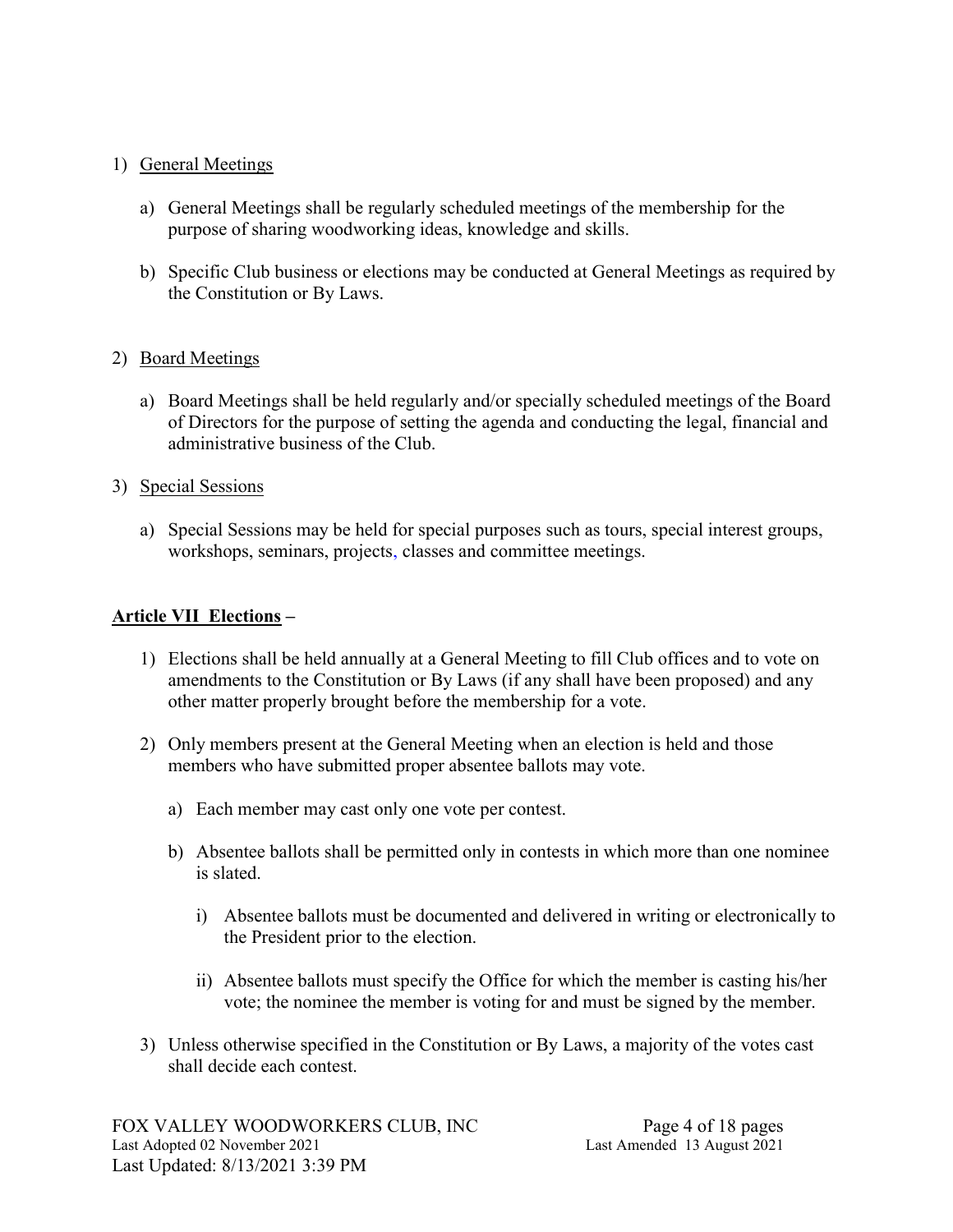In the event no candidate for an Elected Office receives a majority, a run-off election shall be held between the candidates who received the two highest numbers of votes in that contest. Article VIII Amendments-

- 1) Amendments to the Constitution may be proposed by any member of the Club at any time, however, a committee will review the Constitution and By-Law biennially.
- 2) A vote on each proposed amendment shall take place at the annual election.
- 3) To be presented for a vote at the annual election a proposed amendment must be presented in writing to the Board of Directors no later than the Board Meeting held two months preceding an annual election date.
- 4) The President shall cause each proposed amendment to be reproduced and communicated to all Club members no later than the General Meeting of the month preceding an election date.
- 5) Passage of a Constitutional amendment shall require that at least two-thirds (2/3) of the votes cast in the contest favor the amendment.
- 6) Amendments which are approved at an annual election shall become effective immediately.

President\_\_\_\_\_\_\_\_\_\_\_\_\_\_\_\_\_\_\_\_\_\_\_\_\_\_\_\_\_\_\_\_\_\_\_\_\_\_\_\_\_\_\_\_\_\_\_

Secretary\_\_\_\_\_\_\_\_\_\_\_\_\_\_\_\_\_\_\_\_\_\_\_\_\_\_\_\_\_\_\_\_\_\_\_\_\_\_\_\_\_\_\_\_\_\_\_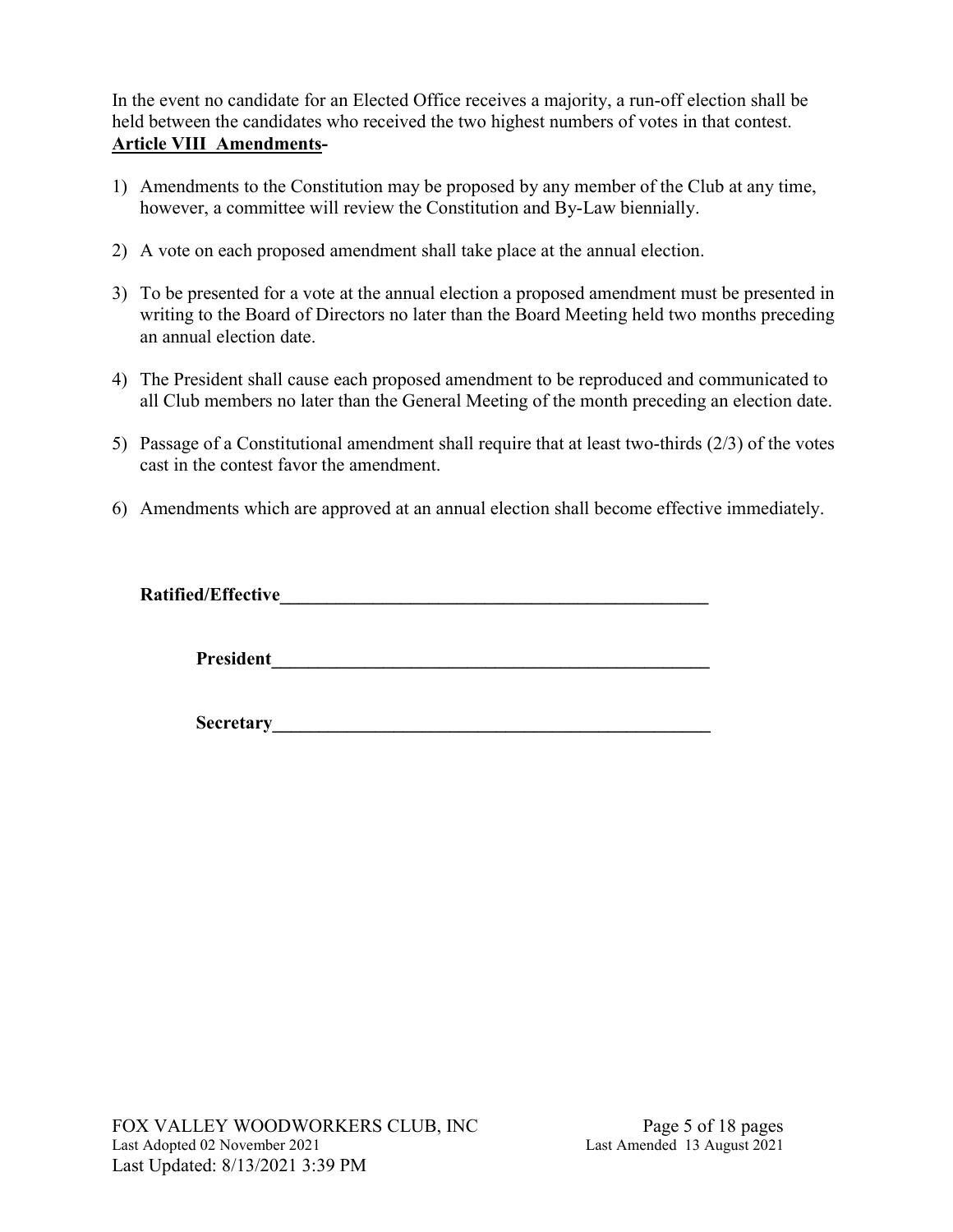# BY-LAWS

#### Article I President –

- 1) The President shall be the chief executive officer of the Club.
- 2) The President shall call and preside over the General and Board Meetings of the Club.
- 3) The President may create committees, name members to committees and appoint the chairperson for any committee unless otherwise required by the Constitution or By Laws.
	- a) The President with the approval of the Board of Directors may also dismiss the chairperson of any committee, remove members from committees or abolish committees entirely unless otherwise required by the Constitution or By Laws.
	- b) The President shall be a member ex-officio of all committees.
- 4) The President may appoint or dismiss the Coordinator(s) for any Special Session.
- 5) The President may appoint or dismiss members to fill Appointed Positions.
- 6) The President shall nominate members to fill unexpired terms when vacancies occur in the Elected Offices of the Club.
- 7) The President shall approve all Club notices.
	- a) The President may delegate routine notices and publications to other elected or appointed officials of the Club.
- 8) The President shall keep the Board of Directors informed of all Club proceedings.
- 9) The President shall be an authorized signatory on financial accounts of the Club.

#### Article II Vice-President –

- 1) The Vice-President shall assist the President in the administration of the Club as requested by the President.
- 2) The Vice-President shall perform the duties of the President at meetings and sessions from which the President is absent or unable to act.
- 3) In the event of a vacancy in the office of President, the Vice President shall ascend to the office of President for the remainder of the term or until the President is able to resume his/her duties, whichever occurs first.

FOX VALLEY WOODWORKERS CLUB, INC Page 6 of 18 pages Last Adopted 02 November 2021 Last Amended 13 August 2021 Last Updated: 8/13/2021 3:39 PM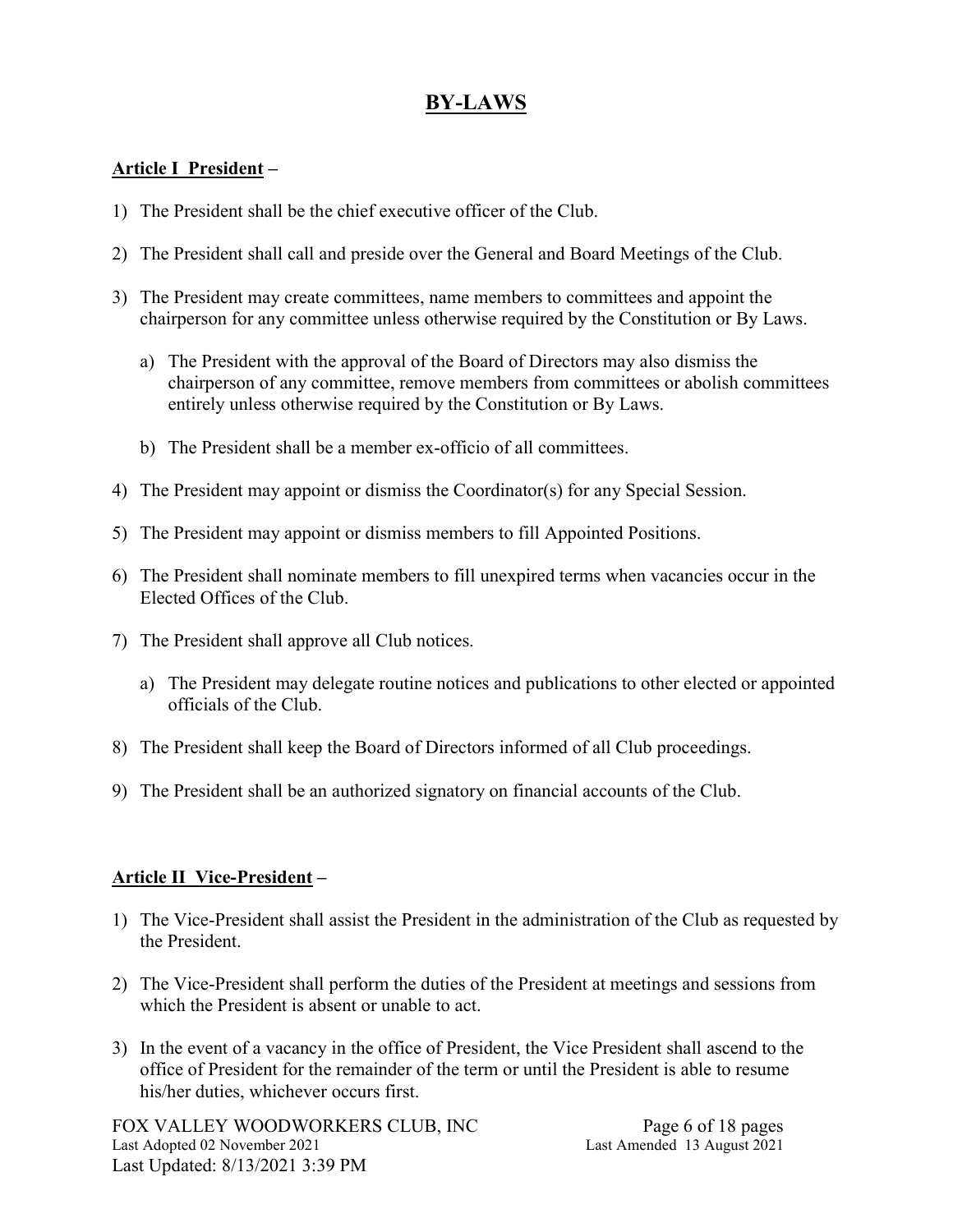#### Article III Secretary –

- 1) Except as otherwise specified in the Constitution or By Laws, the Secretary shall keep the Constitution, By Laws and official records of the Club.
- 2) The Secretary shall keep minutes of Board Meetings and of any Club business or elections conducted at General Meetings.
- 3) The Secretary shall be prepared to present the minutes of previous meetings when called upon to do so at any Board Meeting.
- 4) Upon request, the Secretary shall make the minutes of previous meetings available to any member within a reasonable time.
- 5) The Secretary shall maintain the Club's post office box and shall be responsible for collecting, sorting and forwarding incoming mail and communications.
- 6) The Secretary shall be responsible for administering Club correspondence with outside parties which is not otherwise delegated to specific Officers.

#### Article IV Treasurer –

1) The Treasurer shall receive, hold and/or disburse all monies received by the Club.

The Treasurer shall be an authorized signatory on all financial accounts of the Club. In the event that the Treasurer's absence for a period of time, another member may be approved by the Board to serve as the assistant to the Treasurer with signatory authority during the Treasurer's absence. This member will fulfill the Treasurer's responsibilities during the Treasurer's absence.

- 3) The Treasurer shall maintain an account(s) at a commercial banking institution(s), the purpose of said account(s) being the deposit and disbursement of all Club monies.
	- a) The account(s) shall be in the name of the Club and shall have the President, the Treasurer and other club member(s) approved by the Board as authorized signatories.
	- b) Any check issued to an authorized check signatory must be signed by another authorized check signatory.
- 4) The Treasurer shall record all receipts, disbursements and transactions of the Club's monies in sufficient detail for Board members to understand the financial matters of the Club.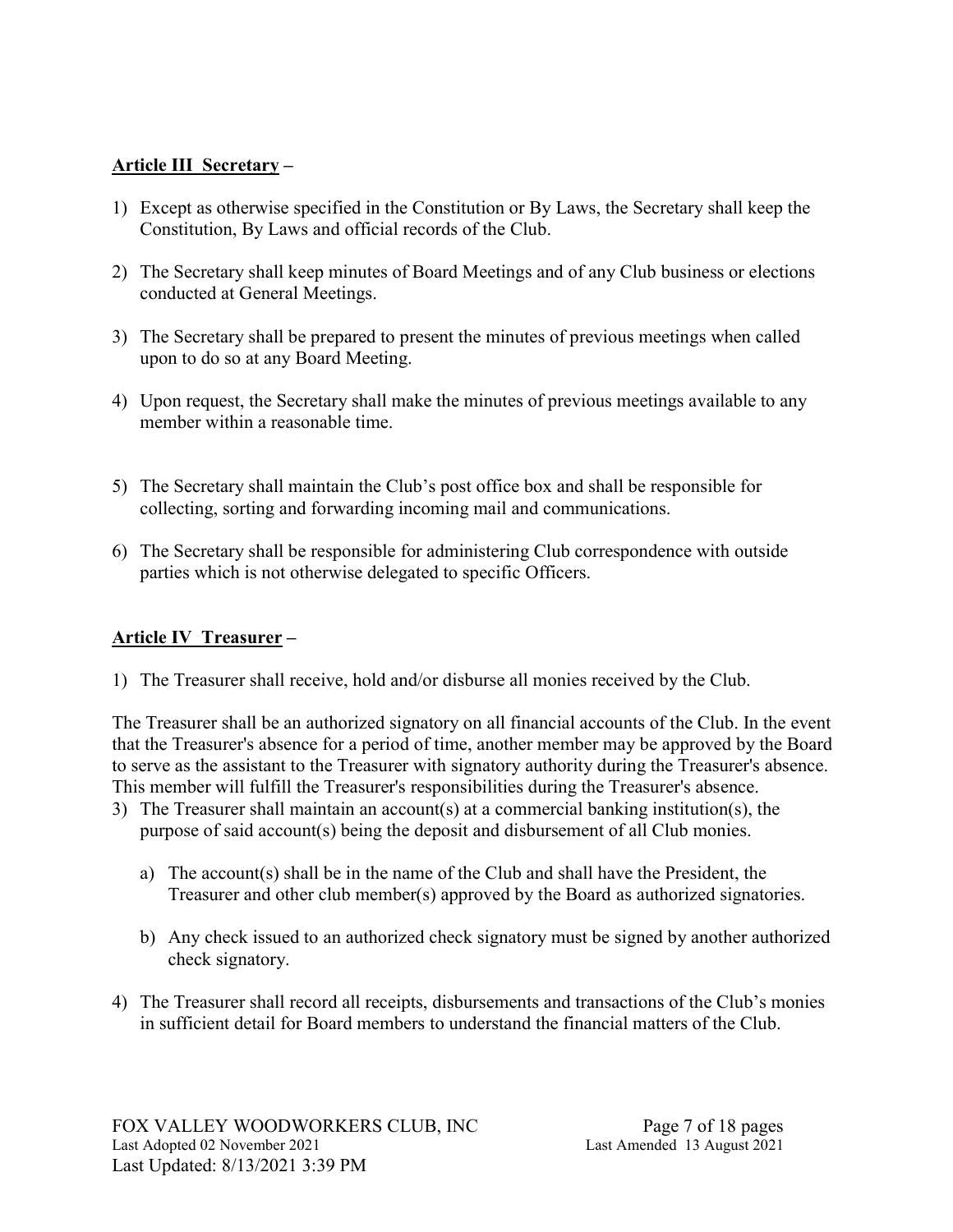- 5) The Treasurer shall give a detailed report of all accounts to the Board of Directors at a Board Meeting each calendar quarter or more frequently if requested by the President or the Board of Directors.
- 6) The Treasurer shall issue changes of names and addresses of Club officers, as these occur and as necessary, to any concerned parties (Registered Agents, Insurance Company(s),  $Bank(s)$ ,, etc.)
- 7) The Treasurer shall give a report of the financial condition of the Club to the membership at a General Meeting during the first quarter of each calendar year.
	- a) At any time any member may request of the Treasurer a copy of the most recent report of the financial condition of the Club and the Treasurer shall provide such copy in a timely manner.
- 8) All disbursements shall be made by check or another approved electronic transfer service such as but not limited to PayPal or Zelle
	- a) Disbursements shall be documented by a vendor invoice or purchase receipt which includes the member name, date, purpose and receipt showing the amount.
	- b) Disbursements that are not documented by an invoice or Club expense reimbursement envelope, such as monthly rent or presenter honorarium, shall be approved by the Board.
- 9) All incoming monies to the Treasurer shall be acknowledged by written receipt. All loose cash from the Club functions (no name badge penalties, sales, auctions, etc) shall have a receipt written to the responsible member. The receipt shall specify the item(s) and/or service(s) and the amount.
- 10) The yearly budget shall be calendar. (January 1 through December 31).
- 11) The budget including the requests of all Board members and committees shall be prepared by the Treasurer and submitted for Board approval by February of each year.
- 12) The TreasurerPresident shall file, or cause to be filed, the Club Corporate Annual Report to the Illinois Secretary of State and IRS Form 990N.

# Article V Program Director –

- 1) The Program Director shall contact and schedule guest speakers, seminars, and/or outside tours.
	- a) The Board shall establish the amounts for presentation honorariums for members, nonmembers, vendors, etc. Deviations from authorized payments shall be approved by the Board.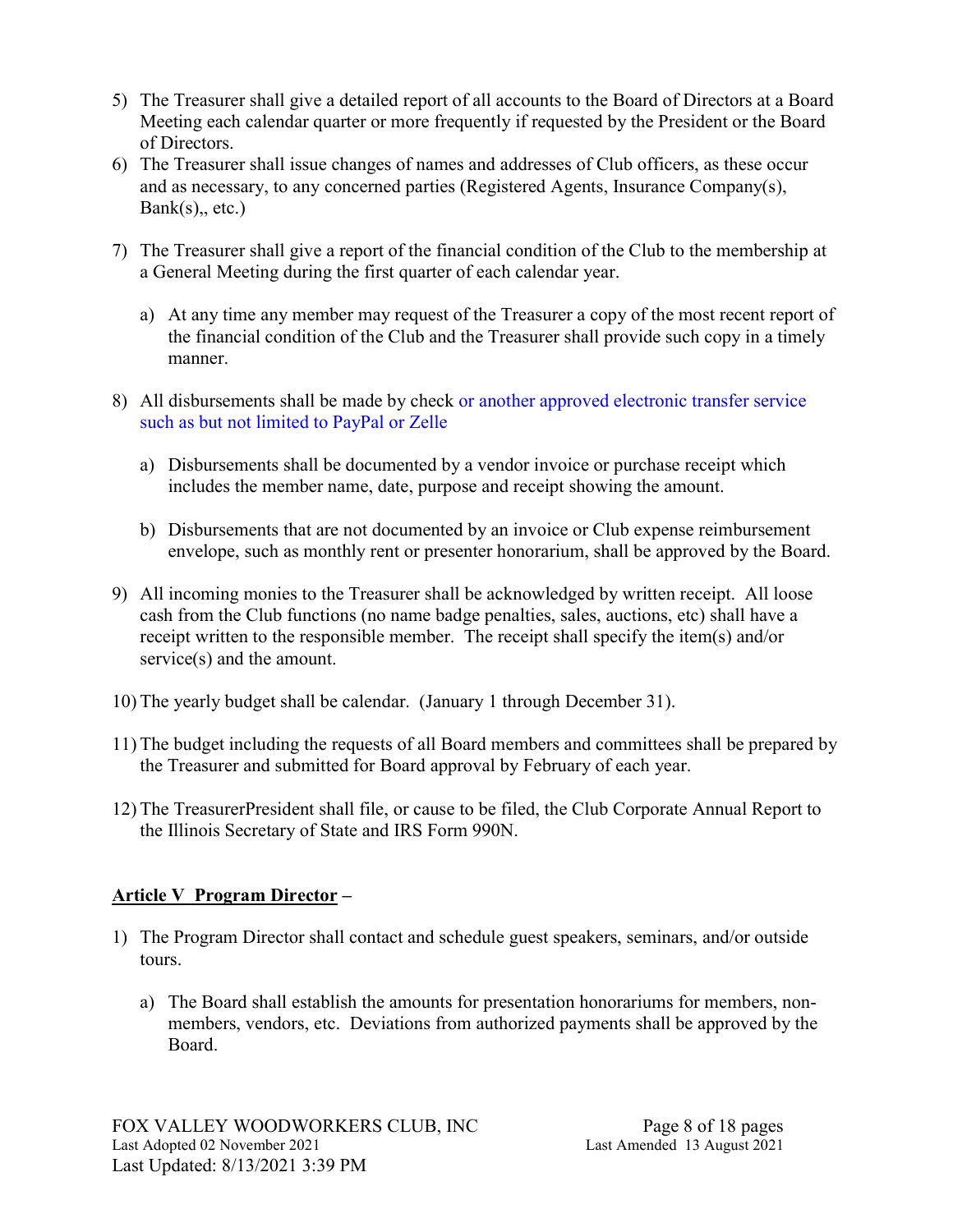- 2) The Program Director shall see to all arrangements including honorarium payments for seminars, guest speakers and/or outside tours.
- 3) The Program Director shall arrange for the presentation to be in person or via video conferencing or other means.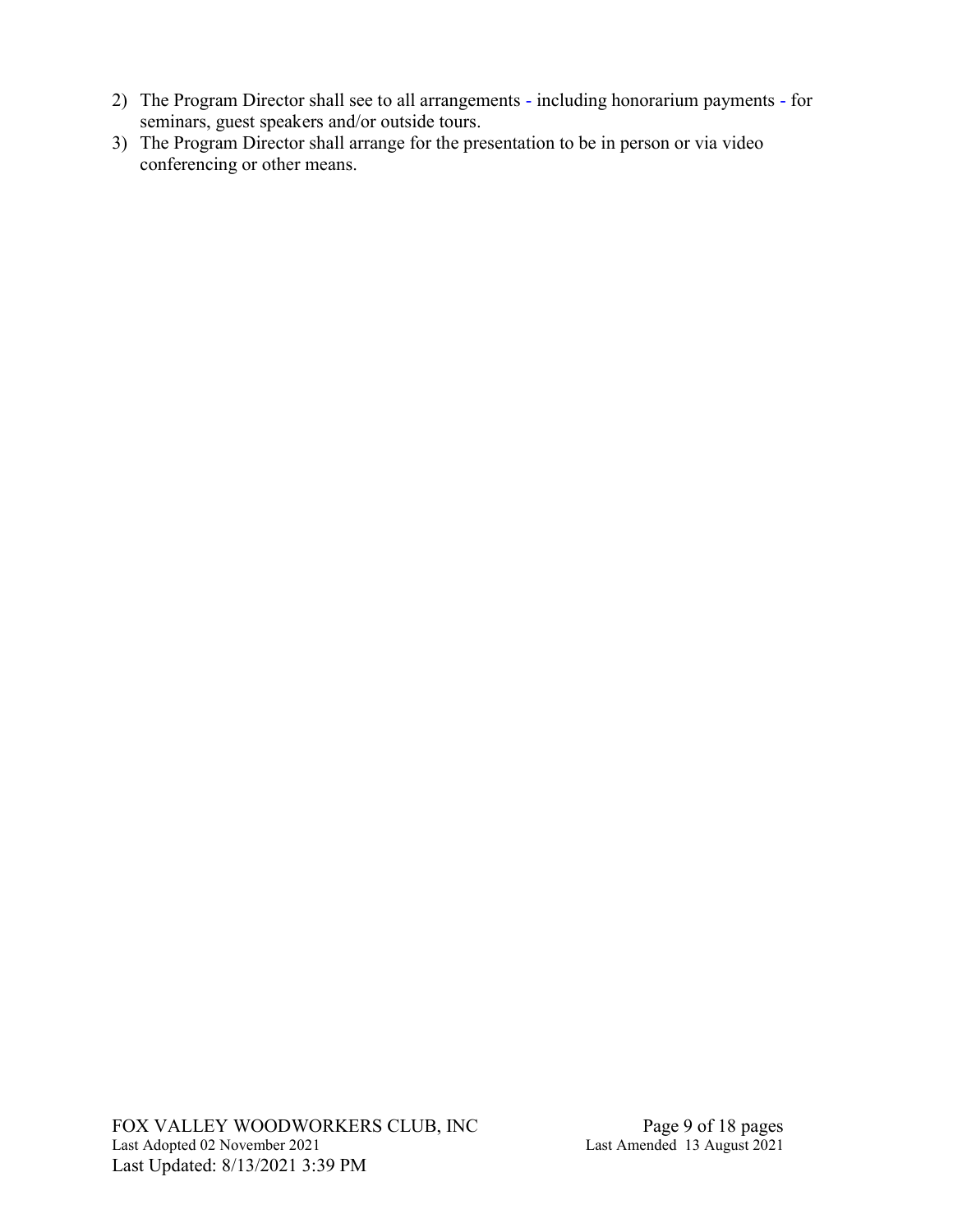#### Article VI Website Director –

- 1) The Website Director shall maintain an internet web site for the Club.
- 2) The Website Director shall maintain the currency of the FVWWC.org domain and web hosting services with the Host provider.
- 3) The Website Director will be the lead technology resource.
- 4) The Website Director shall establish and maintain an account for conducting video conferencing and coordinate all virtual meetings.

#### Article VII Communications Director –

- 1) The Communications Director shall assist other Club officers with communications.
- 2) The Communications Director shall prepare, edit and publish a monthly Newsletter for the Club in electronic format as necessary for distribution to members and other contacts as directed by the Board of Directors.
	- a) The Communications Director shall solicit, write and accept articles for publication in the Newsletter, as well as other information and inclusions as directed by the Board.
	- b) The Communications Director shall be responsible for distribution of the monthly Newsletter to Club members and other interested parties.

# Article VIII Membership Director –

- 1) The Membership Director shall maintain the official membership roster of the Club.
	- a) The roster shall indicate whether or not a member is in good standing.
- 2) The Membership Director shall receive and process all new and renewal membership applications along with the appropriate dues.
- 3) The Membership Director shall issue a membership card which shall serve as a receipt for dues paid, and issue a Club name badge to each member.
- 4) The Membership Director shall each month forward to the Treasurer the dues monies received.
- 5) The Membership Director shall forward a list each month of new or renewing members with complete geographic and electronic address information and telephone numbers to the Website Director and Resource Director.
	- a) Members may, by instruction to the Membership Director, direct that their data be omitted from disseminations of the membership roster outside of the Club.

FOX VALLEY WOODWORKERS CLUB, INC Page 10 of 18 pages Last Adopted 02 November 2021 Last Amended 13 August 2021 Last Updated: 8/13/2021 3:39 PM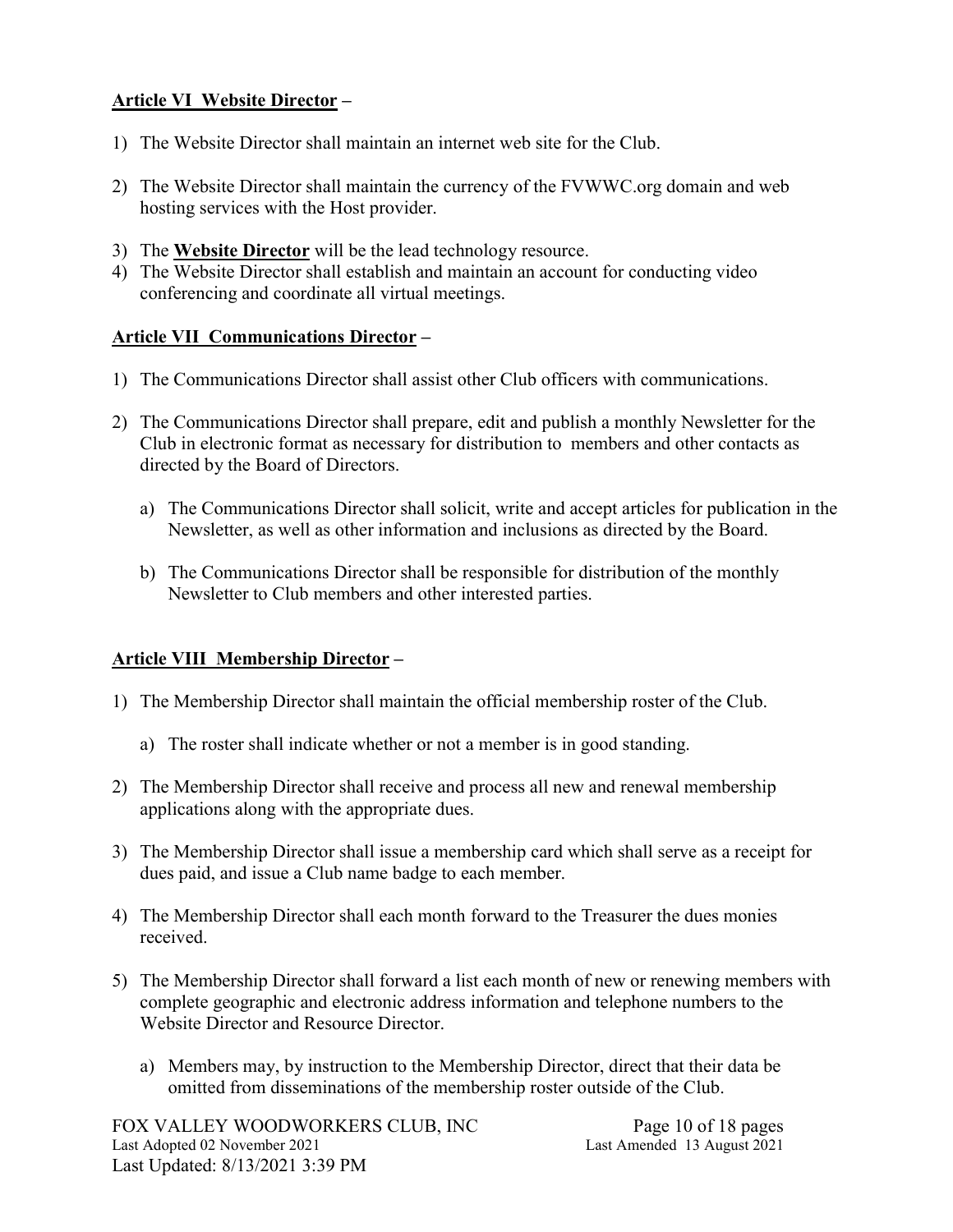- b) The Membership Director shall promptly forward all such instructions to the Website Director and Resource Director.
- 6) The Membership Director shall forward each month to the Website Director a list of members who have been removed from the Club's roster.
- 7) The Membership Director shall make a copy of the current membership roster to each Club member via the Club website.

# Article IX Member-at-Large –

1) The Member-at-Large represents the membership in any and all matters.

# Article X Resource Director –

- 1) The Resource Director shall be responsible for the Club's Resource Center, which shall consist of printed, cinematic, electronic or other informational material pertinent to the interests of the Club. The Resource Center shall also consist of tools, equipment or material the Club owns for loan to members.
- 2) The Resource Director shall see to the acquisition of additional resource material as approved by the Board of Directors. The Resource Director shall give proper recognition to those who donate resource materials to the Club.
- 3) The Resource Director shall maintain a catalog of Resource Center materials and make the catalog readily available to members at the General Meetings and on the web site.
- 4) The Resource Director shall make the Resource Center available to Club members at each General Meeting and shall maintain a system of loaning resource materials to Club members and tracking the whereabouts of materials.
- 5) The Resource Director is empowered to exact replacement cost of any resource material from any member who has borrowed an item, or items, and cannot return same in a manner permitting reuse.
	- a) The Resource Director shall forward each month to the Membership Director a list of members who have outstanding fees for resource materials.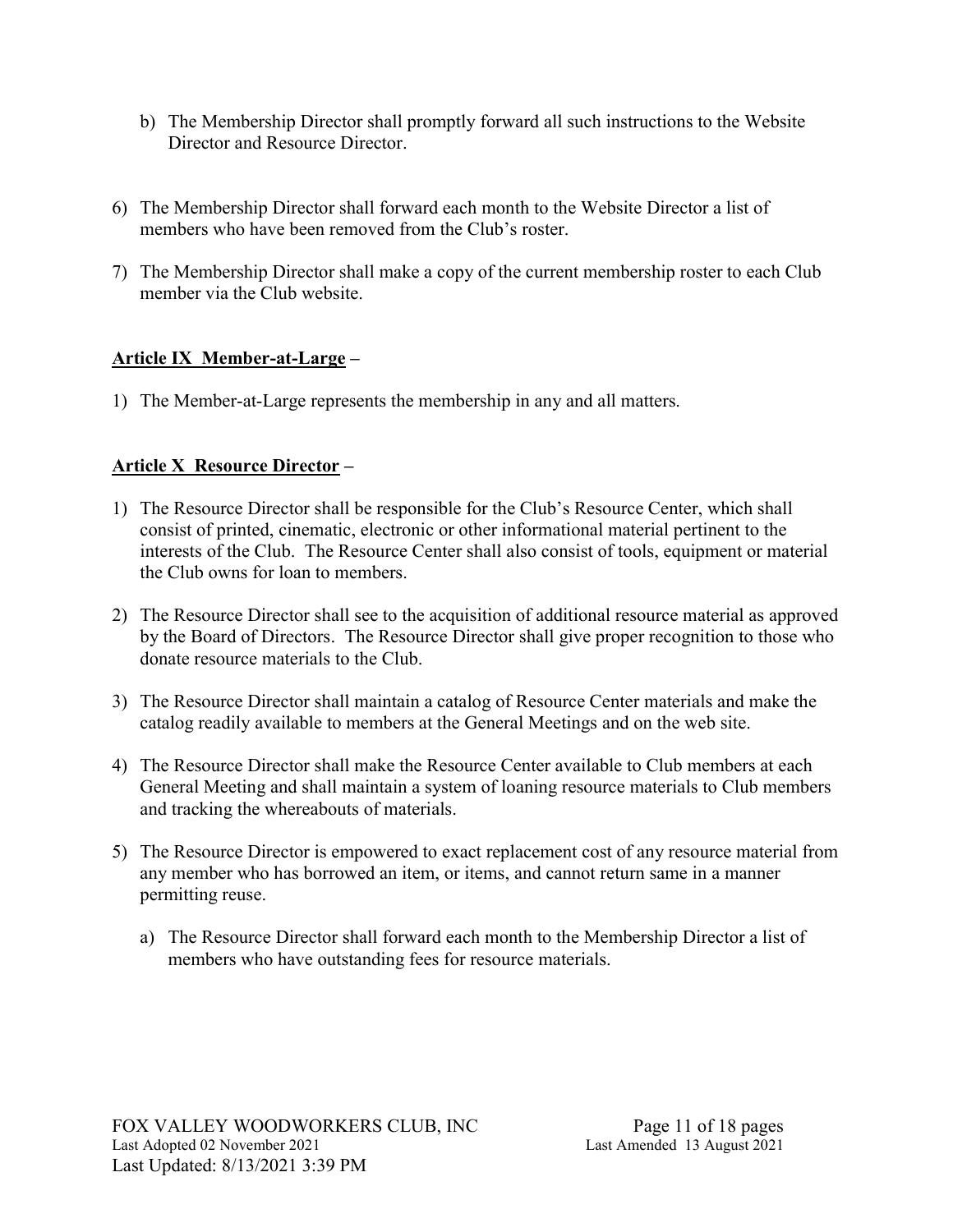#### Article XI Past President –

1) The Past President shall serve as an advisor to the current President and Board of Directors and shall perform such duties as he/she is willing to accept when requested by the current President.

# Article XII Elections –

- 1) Elections shall be held annually at the November General Meeting.
- 2) At the regular September Board Meeting the President shall appoint a Nominating Committee to recommend candidates for the Club Offices.
- 3) Notice of forthcoming elections shall be given to the membership in the September and October Newsletters and at the September and October General Meetings.
- 4) Nominations from the floor and from the Nominating Committee shall be accepted at the October and November General Meeting.
- 5) No person may run for election to more than one Office at a time.
- 6) In the event of cancellation of one or more of the above meetings, the election process shall be continued at the next General Meeting.
- 7) In the event there is no more than one candidate for an Elected Office, there shall be no vote taken in that contest and the candidate shall be elected by acclamation.

# Article XIII Vacancies

- 1) Any Elected Officer who is absent without known cause from three consecutive regularly scheduled Board Meetings shall be deemed to have resigned and his/her office shall be considered vacant.
- 2) Any Elected Officer who expressly refuses to carry out the duties of their duties of the office, shall be deemed to have resigned and their office, shall be considered vacant.
- 3) The President shall nominate a member to fill a vacancy on the Board. a) The nominee must be approved by a majority of the Board of Directors voting.

# Article XIV Committees and Appointed Positions

1) Committee to Examine Club Financial Records - The Treasurer shall appoint a Committee to examine the Club's financial records for the prior calendar year. The Committee shall consist of the current Treasurer, the previous year's Treasurer (if different from the current Treasurer), and three (3) other Club members who have not held a Club Office during the

FOX VALLEY WOODWORKERS CLUB, INC Page 12 of 18 pages Last Adopted 02 November 2021 Last Amended 13 August 2021 Last Updated: 8/13/2021 3:39 PM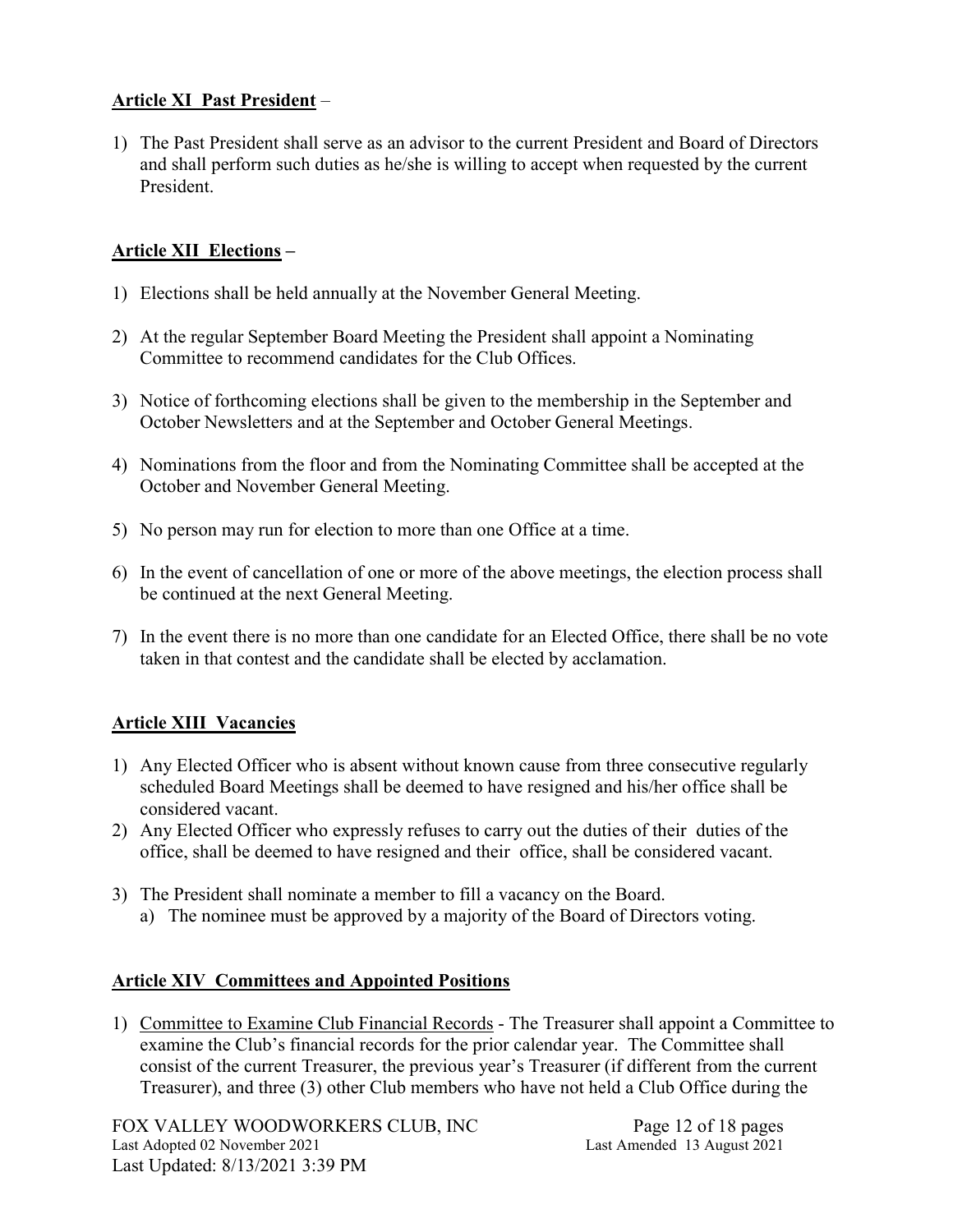prior or current years. The Committee shall examine the Club's monthly reports, bank records, receipts and disbursement documentation as they feel necessary. This committee shall report their findings in writing to the Board. The Treasurer shall present the Financial Reports to the membership at a General Meeting during the  $1<sup>st</sup>$  quarter of the new year or as soon as thereafter as is practical

- 2) Nominating Committee At the September Board Meeting the President shall appoint a Nominating Committee. The Nominating Committee shall consist of three (3) to five (5) members. This committee shall seek members who are willing and qualified to run for the Elected Offices of the Club in the next election.
	- a) The Nominating Committee shall strive to slate at least one candidate for each of the Club's Elected Offices; more than one candidate may be slated for an office.
	- b) The Nominating Committee shall slate any member in good standing who requests to be slated.
	- c) The committee will submit its slate of candidates to the membership at the October General Meeting.
- 3) Appointed Positions With the advice and consent of the Board of Directors the President may appoint or dismiss members to perform various tasks for the Club such as (but not limited to) Greeter, Raffles, Project Leaders, Show & Tell Coordinator, Photographer, Auctioneer, etc

#### Article XV Membership –

- 1) A member in good standing is one who has paid his/her annual dues in full and has no outstanding replacement fees for resource materials.
	- a) A member who is removed from good standing status for non-payment of fees shall not be permitted to renew his/her membership nor re-join as a new member until the fees have been paid.
	- b) The Board of Directors may deny or terminate a person's membership if the person's conduct is not consistent with the best interest of the Club. Members are expected to conduct themselves in a manner conducive of maintaining a positive Club environment and not supportive of counter productive activity.
- 2) New Member is defined as one who was not a member during any part of the previous calendar year.

# Article XVI Dues –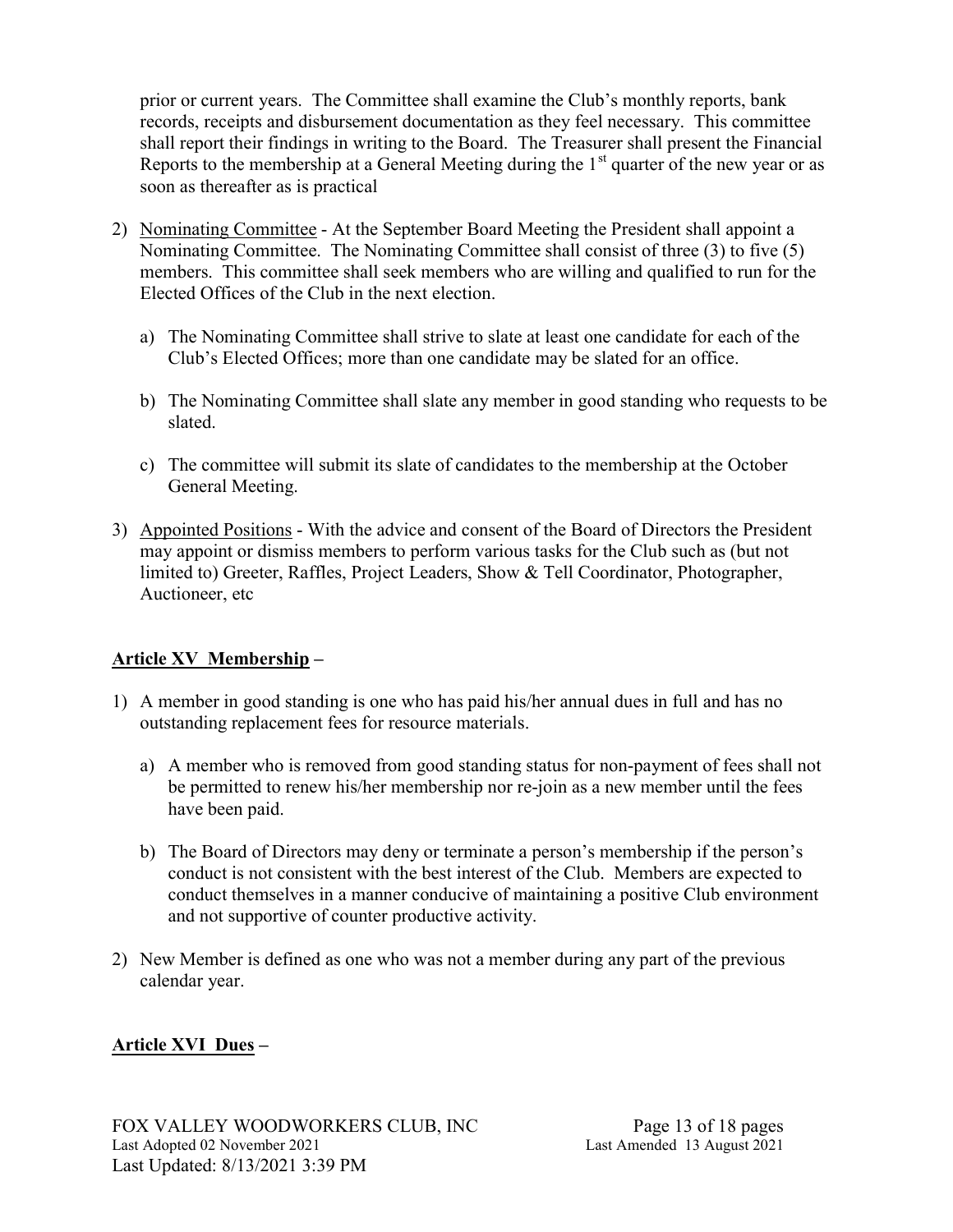- 1) The annual dues per member shall be set by the Board during the fourth quarter for the following calendar year.
	- a) The dues amount must be ratified by a two-thirds (2/3) vote of the Board present.
	- b) In the event the Board fails to ratify a proposed dues amount, the dues shall remain at the amount of the previous year.
- 2) Dues shall be per calendar year (January 1 to December 31).
- 3) All members of an immediate family residing in the same household shall be included as members of the Club for a single dues amount.
- 4) Membership dues for new members joining July 01 through October 31 (inclusive) of any year shall be reduced by 50%.
- 5) New members joining the Club on or after November  $1<sup>st</sup>$  of any year shall receive a full year's membership for the following calendar year plus the remainder of the current year for one full annual dues payment.
- 6) Any member not renewing by March 31 of the new year shall be dropped from the Club's roster.

## Article XVII Meetings and Sessions –

- 1) General Meetings
	- a) General Meetings shall be held on the first Tuesday of each month at 7:30 p.m.
	- b) General Meetings shall be presided over by the President of the Club. If the President is absent or unable to preside, these meetings shall be presided over by the next available officer in the following order: Vice President, Past President, Treasurer, Program Director, Secretary, Membership Director, Website Director, Communications Director, Resource Director, and Member-at-Large.
	- c) The President and/or presiding officer may cancel or reschedule a General Meeting as deemed necessary.
		- i) Notification of such cancellation or rescheduling shall be given to all members if reasonable time permits.
	- d) General Meetings and Special Interest Groups (SIGs) shall be open to all members and their guests.
		- i) Each guest is limited to two visits per calendar year.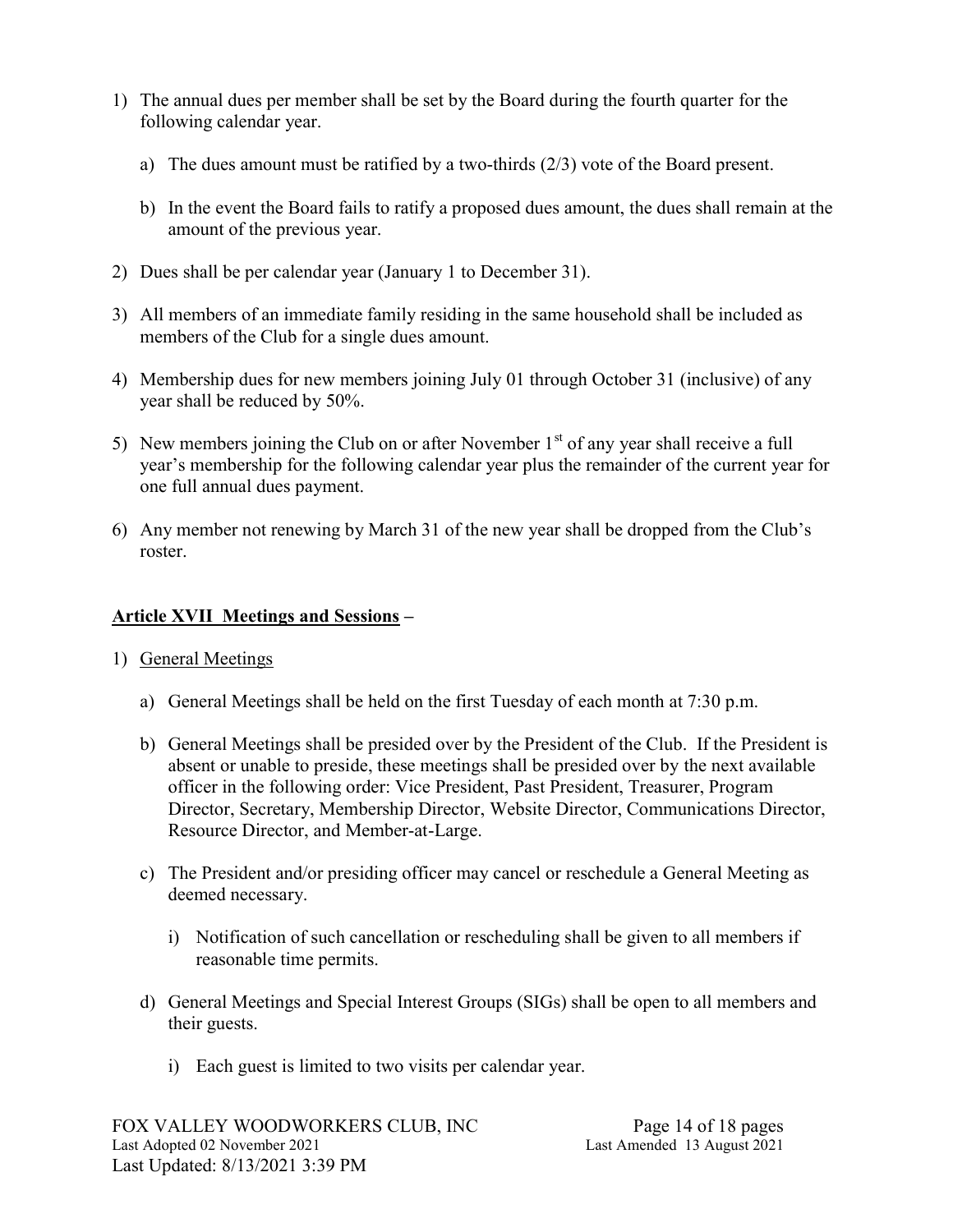FOX VALLEY WOODWORKERS CLUB, INC Page 15 of 18 pages<br>Last Adopted 02 November 2021 Last Amended 13 August 2021 Last Adopted 02 November 2021 Last Updated: 8/13/2021 3:39 PM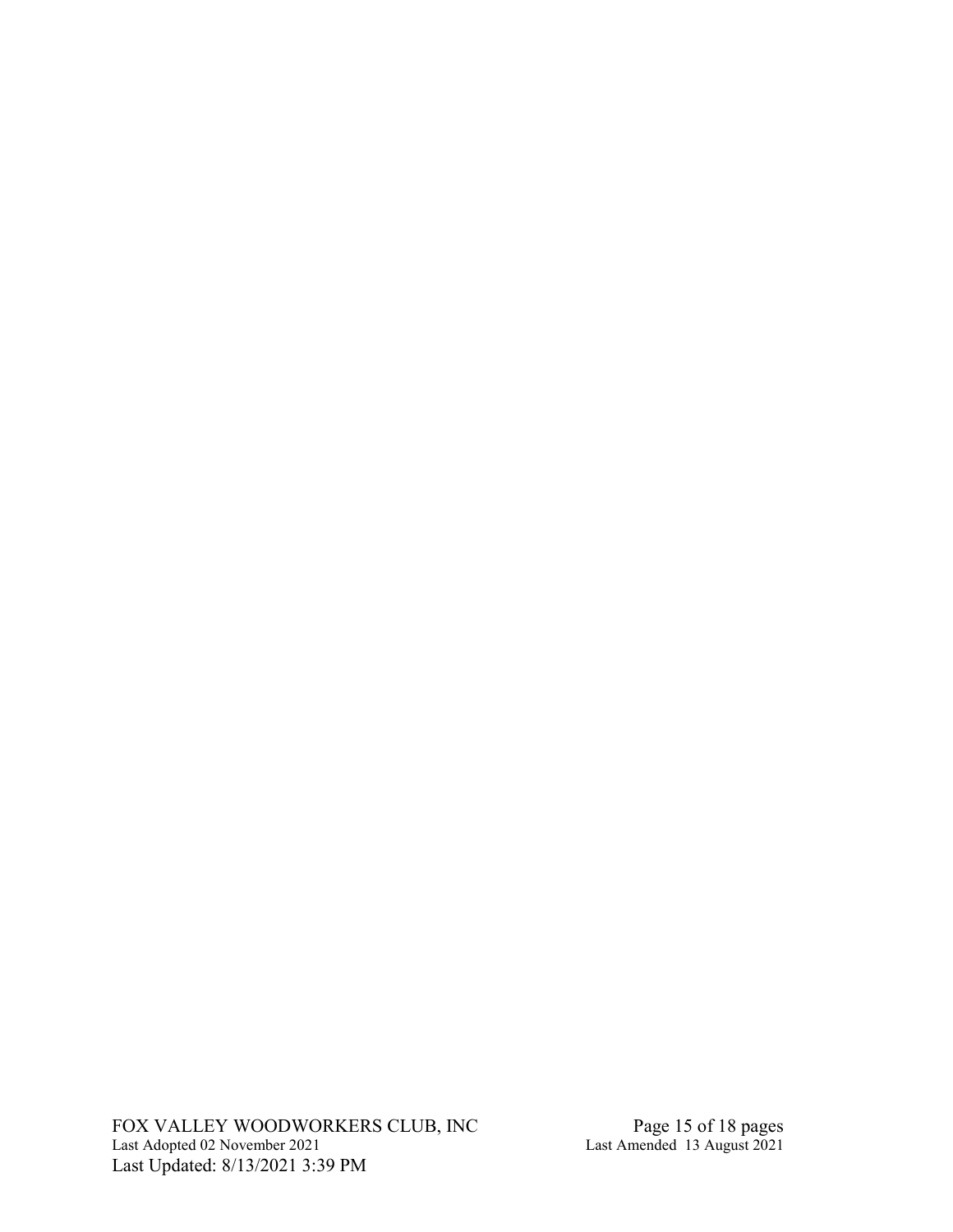#### 2) Board Meetings

- a) The Board of Directors shall meet at least monthly for the purpose of setting the agenda and conducting the legal, financial and administrative business of the Club.
	- i) The specific dates, times and places of Board Meetings shall be determined by the Board of Directors.
		- (1) Timely notice of the date, time and location of each Board Meeting shall be given to all Club members.
- b) The President may cancel or reschedule a Board Meeting for cause.
	- i) Notification of such cancellation or rescheduling shall be given to all Club members if reasonable time permits.
- c) Board Meetings shall be presided over by the President of the Club. If the President is absent or unable to preside, these meetings shall be presided over by the next available officer in the following order: Vice President, Past President, Treasurer, Program Director, Secretary.
- d) A quorum shall consist of a majority of the Board of Directors.
- e) Board Meetings shall be open to all Club members.
	- i) Any Club member may address the Board, however, only members of the Board of Directors are privileged to vote on matters before the Board.
- 3) Special Sessions
	- a) Special Sessions may be held as approved by the Board of Directors for activities such as shop tours, seminars, workshops, projects, committee meetings, special interest group meetings and the like.
	- b) Special Sessions may have attendance restrictions such as (but not limited to):
		- i) Capacity limit
		- ii) Club members only
		- iii) Fees
	- c) The President may appoint or dismiss a Coordinator(s) to organize or conduct a Special Session(s).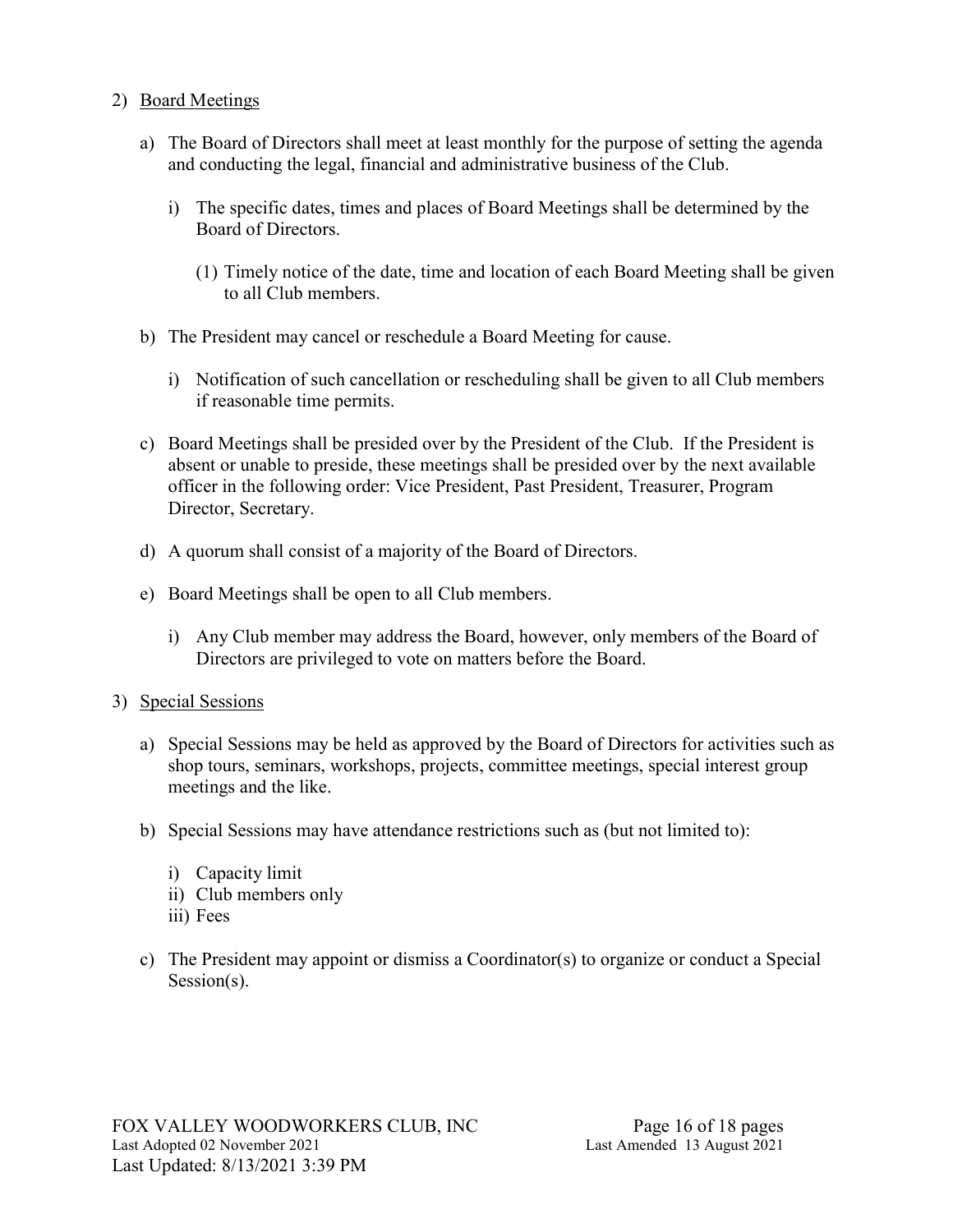# Article XVIII Property Management-

- 1) Property, equipment, software or data purchased by, gifted to or developed for the use of the Club or otherwise coming into the possession of the Club shall be considered property of the Club and not the property of any individual member or group of members.
- 2) Acquisition of property (real, personal, interest therein or electronic) in excess of \$400 valuation must be approved by the Board of Directors.
	- a) Real property is land or buildings
	- b) Personal property is any property which is movable (i.e., cabinets, books, tools, etc)
	- c) Interest therein property is any of the other types of property which is leased or rented.
	- d) Electronic property is software and electronically stored data, images, photographs, video recordings and like material.
- 3) Property of the Club shall not have ownership transferred to any other person, business or entity without the approval of a majority of the Board of Directors.
- 4) Club property may be entrusted to the custodial care of a member or group of members.
	- a) Any Club property in the custodial care of a member or group of members shall be returned to the President or his designee immediately upon termination of member in good standing or group of members or upon the request of the President.
- 5) Gifted equipment, if not used as a resource, shall be made available to all members, including the Board of Directors, through a live or sealed bid auction or silent auction.

# Article XIX Administrative Duties of the Board

- 1) The Board of Directors shall determine the Registered Agent to be listed on the Club's Corporate Annual Report to the Illinois Secretary of State.
- 2) The Board of Directors shall be responsible for procuring and maintaining adequate insurance coverage for the Club.
- 3) The membership roster of the Club shall only be disseminated outside of the Club upon the express approval of the Board of Directors.